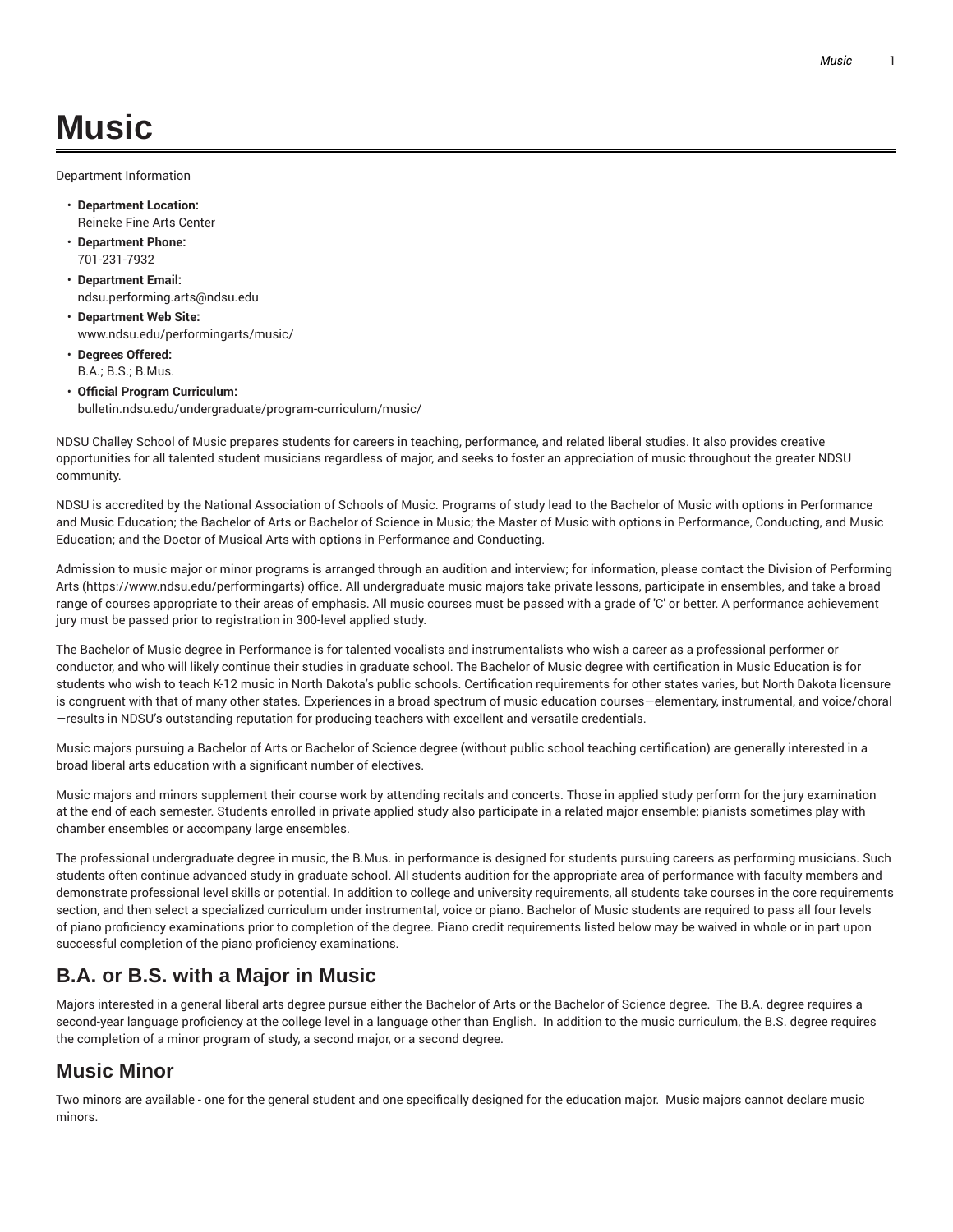## **Certification in Music Education**

Students must complete the School of Education (https://www.ndsu.edu/education) requirements, complete the common music requirements, complete either the vocal or instrumental emphasis and pass a piano proficiency examination prior to student teaching. Piano credit requirements may be waived in whole or in part upon successful completion of the piano proficiency examinations. Specific general education requirements, School of Education requirements, and other information may be obtained from the Division of Performing Arts (https://www.ndsu.edu/performingarts) office.

### **Ensembles**

The NDSU Challey School of Music sponsors a large variety of ensembles including the NDSU Wind Symphony, Concert Choir, University Symphony Orchestra, Madrigal Singers, two large Jazz Ensembles, Jazz Combos, the Gold Star Marching Band, Brass Ensemble, University Chamber Singers, NDSU Statesmen, Cantemus, University Band, Bison Pep Bands, NDSU Opera Theatre, and chamber ensembles in typical instrumental and vocal combinations. The Concert Choir, Wind Symphony, Jazz Ensemble, Madrigal Singers and several other groups have touring programs, some of which are national or international in scope. Participation in these ensembles is open to all students, some by audition and some as open-enrollment ensembles.

## **Music Curricula**

Requirements are grouped by degree. Please refer also to graduation requirements listed in the Academic Policies (http://bulletin.ndsu.edu/pastbulletin-archive/2018-19/academic-policies) section of this publication. The information in this Bulletin may be superseded by information updated regularly and provided by the Challey School of Music.

## **Plans of Study**

Please note this is a sample plan of study and not an official curriculum. Actual student schedules for each semester will vary depending on start year, education goals, applicable transfer credit, and course availability. Students are encouraged to work with their academic advisor on a regular basis to review degree progress and customize an individual plan of study.

| <b>Freshman</b>                              |    |                                                                      |                |
|----------------------------------------------|----|----------------------------------------------------------------------|----------------|
| Fall                                         |    | <b>Credits Spring</b>                                                | <b>Credits</b> |
| <b>MUSC 130</b>                              |    | 3 MUSC 103 <sup>counts</sup> as a Humanities and<br>Fine Arts Gen Ed | 3              |
| <b>MUSC 132</b>                              |    | 1 MUSC 131                                                           | 3              |
| <b>MUSC 189</b>                              |    | 1 MUSC 133                                                           | $\mathbf{1}$   |
| MUSC 1XX Applied Lessons                     |    | 1 MUSC 180                                                           | 0              |
| <b>MUSC 180</b>                              |    | 0 MUSC 1XX Applied Study                                             | 1              |
| <b>ENGL 110</b>                              |    | 4 ENGL 120                                                           | 3              |
| <b>COMM 110</b>                              |    | 3 Quantitative Reasoning Gen Ed<br>course                            | 3              |
| Science & Technology Gen Ed<br>course        |    | 3 Minor requirement course                                           | $3-0$          |
|                                              | 16 |                                                                      | $17-14$        |
| Sophomore                                    |    |                                                                      |                |
| Fall                                         |    | <b>Credits Spring</b>                                                | <b>Credits</b> |
| <b>MUSC 180</b>                              |    | 0 MUSC 180 Performance Attendance                                    | 0              |
| <b>MUSC 230</b>                              |    | 3 MUSC 2XX Applied Study                                             | 1              |
| <b>MUSC 232</b>                              |    | 1 MUSC 231                                                           | 3              |
| MUSC 2XX Applied Study                       |    | 1 MUSC 233                                                           | 1              |
| <b>MUSC 385</b>                              |    | 3 MUSC 3XX Major Ensemble                                            | 1              |
| Social & Behavioral Science Gen Ed<br>course |    | 3 MUSC 3XX Music Elective                                            | 3              |
| MUSC 3XX Major Ensemble                      |    | 1 Social & Behavioral Sciences/<br>Cultural Diversity Gen Ed course  | 3              |
| Course for declared minor                    |    | 3 Science & Technology Gen Ed<br>course                              | 3              |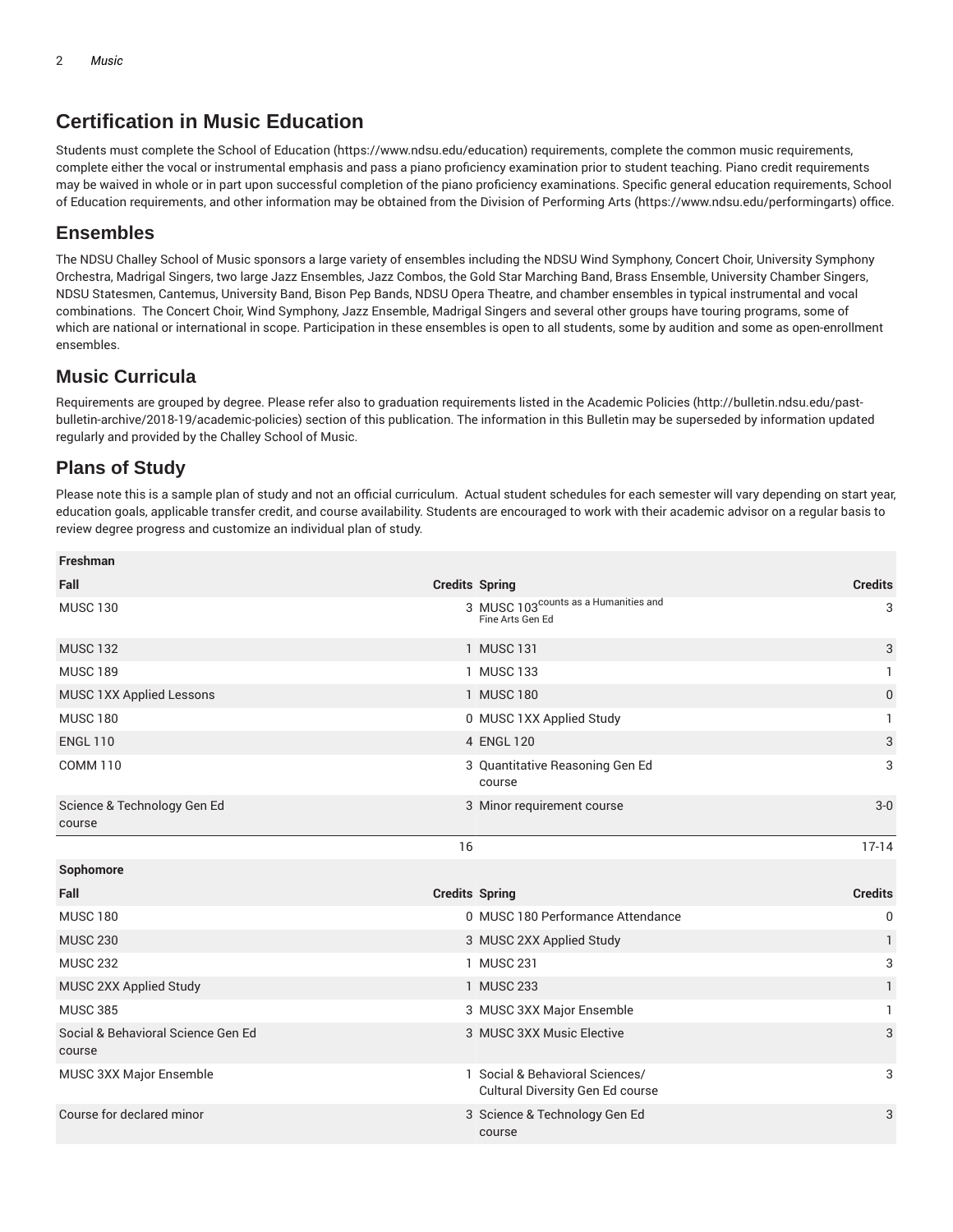|                                                                    |                       | Science Lab                        | 1              |
|--------------------------------------------------------------------|-----------------------|------------------------------------|----------------|
|                                                                    | 15                    |                                    | 16             |
| <b>Junior</b>                                                      |                       |                                    |                |
| Fall                                                               | <b>Credits Spring</b> |                                    | <b>Credits</b> |
| MUSC 180 Performance Attendance                                    |                       | 0 MUSC 341                         | 3              |
| MUSC 340 <sup>counts</sup> as a Humanities and<br>Fine Arts Gen Ed |                       | 3 MUSC 3XX Applied Study           | 1              |
| MUSC 3XX Major Ensemble                                            |                       | 1 MUSC 3XX Major Ensemble          | 1              |
| MUSC 3XX Applied Study                                             |                       | 1 Minor requirement or Language II | $3 - 4$        |
| College Requirement course                                         |                       | 3 College Requirement course       | 3              |
| Minor requirement or Language I                                    |                       | 3-4 Music Elective course          | 3              |
| <b>Upper Division English course</b>                               |                       | 3 Music Elective course            | 3              |
|                                                                    | $14-15$               |                                    | $17-18$        |
| <b>Senior</b>                                                      |                       |                                    |                |
| Fall                                                               | <b>Credits Spring</b> |                                    | <b>Credits</b> |
| MUSC 3XX Major Ensemble                                            |                       | 1 Capstone Experience              | 1              |
| <b>MUSC 3XX Music Elective</b>                                     |                       | 3 MUSC 3XX Major Ensemble          | 1              |
| College Requirement course                                         |                       | 3 Music Elective                   | 3              |
| Minor requirement or Language III                                  |                       | 3-4 Music Elective                 | 3              |
| Science & Technology/Global<br>Perspectives Gen Ed course          |                       | 3 College Requirement              | 3              |
| Wellness Gen Ed course                                             |                       | 2 Minor requirement or Language IV | $3 - 4$        |
|                                                                    | $15 - 16$             |                                    | $14-15$        |

Total Credits: 124-125

#### **Degree Requirements and Notes**

- Music majors may not declare a music minor.
- A grade of 'C' or better is required in all MUSC prefix courses.
- Arts, Humanities and Social Sciences College Requirements: An additional 9 credits are required by the College of Arts, Humanities and Social Sciences for all Bachelor of Science and Bachelor of Arts degree programs of study, except the Bachelor of Fine Arts degree, the Bachelor of Music degree, Bachelor of Landscape Architecture degree, and the Bachelor of Science in Architecture degree
- Bachelor of Science (B.S) Degree The completion of a minor program of study, a second major, or a second degree is required.
- Bachelor of Arts (B.A.) Degree Second year language proficiency at college level required.
- MUSC 189 is only required for first-time, first-year students--A first-time, first-year student is defined as a student who has not yet completed a college course as a college student. Students that are not first-time, first-year students that either transfer into the university or change their major are not required to take MUSC 189.
- B.A./B.S. Recital Capstone or Individual Study Capstone is fulfilled by registration in MUSC 380 Recital, MUSC 480 Recital, or MUSC 494 Individual Study. The MUSC 494 Individual Study registration is approved by the music faculty and supervised by the adviser. Possibilities include:
	- Half (MUSC 380 Recital) or full (MUSC 480 Recital) recital with program notes.
	- Approved research project on a topic related to music; requires a formal written document (MUSC 494 Individual Study).
	- Approved internship, such as directing an ensemble (e.g. church choir), teaching at the NDSU Academy, observed regularly by the advisor, with a formal written document of the experience (MUSC 494 Individual Study).
	- Approved "lecture recital" with a formal presentation. Lecture recital should be at least the same length as a half recital (MUSC 494 Individual Study)
	- Performance or major opera role or a major solo with ensemble in a formal concert, accompanied by a summary document (MUSC 494 Individual Study)

Please note this is a sample plan of study and not an official curriculum. Actual student schedules for each semester will vary depending on start year, education goals, applicable transfer credit, and course availability. Students are encouraged to work with their academic advisor on a regular basis to review degree progress and customize an individual plan of study.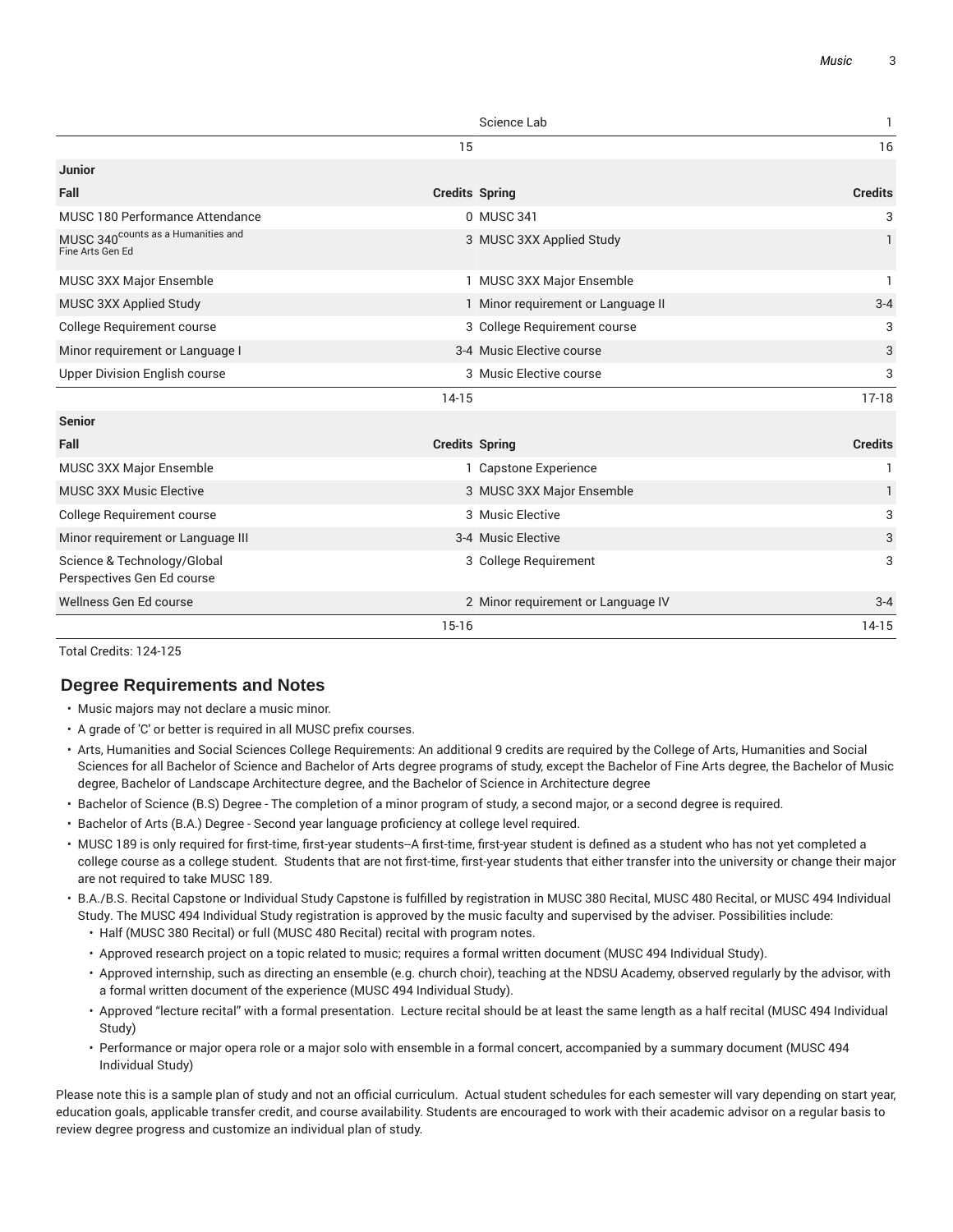## **STUDENTS ENTERING AS A FRESHMAN IN AN ODD-YEAR FALL**

| <b>Freshman</b>                                                    |                       |                                                                      |                |
|--------------------------------------------------------------------|-----------------------|----------------------------------------------------------------------|----------------|
| Fall                                                               | <b>Credits Spring</b> |                                                                      | <b>Credits</b> |
| FRESHMAN - ODD YEAR - FALL<br><b>SEMESTER</b>                      |                       | FRESHMAN - EVEN YEAR - SPRING<br><b>SEMESTER</b>                     |                |
| <b>MUSC 130</b>                                                    |                       | 3 MUSC 103 <sup>counts</sup> as a Humanities and<br>Fine Arts Gen Ed | 3              |
| <b>MUSC 132</b>                                                    |                       | 1 MUSC 131                                                           | 3              |
| MUSC 160 (Up to 2 semesters of<br>MUSC 165 with permission)        |                       | 1 MUSC 133                                                           | 1              |
| MUSC 1XX Applied Study                                             |                       | 1 MUSC 161                                                           | 1              |
| <b>MUSC 173</b>                                                    |                       | 1 MUSC 1XX Applied Study                                             | $\mathbf{1}$   |
| <b>MUSC 180</b>                                                    |                       | 0 MUSC 173                                                           | 1              |
| <b>MUSC 189</b>                                                    |                       | 1 MUSC 180                                                           | $\mathbf 0$    |
| MUSC 3XX Major Ensemble                                            |                       | 1 MUSC 3XX Major Ensemble                                            | 1              |
| <b>ENGL 110</b>                                                    |                       | 4 MUSC 1XX Minor Ensemble                                            | 1              |
| <b>COMM 110</b>                                                    |                       | 3 ENGL 120                                                           | 3              |
|                                                                    | 16                    |                                                                      | 15             |
| Sophomore                                                          |                       |                                                                      |                |
| Fall                                                               | <b>Credits Spring</b> |                                                                      | <b>Credits</b> |
| SOPHOMORE - EVEN YEAR - FALL<br><b>SEMESTER</b>                    |                       | SOPHOMORE - ODD YEAR - SPRING<br><b>SEMESTER</b>                     |                |
| <b>MUSC 180</b>                                                    |                       | 0 MUSC 180                                                           | 0              |
| <b>MUSC 230</b>                                                    |                       | 3 MUSC 231                                                           | 3              |
| <b>MUSC 232</b>                                                    |                       | 1 MUSC 233                                                           | 1              |
| <b>MUSC 260</b>                                                    |                       | 1 MUSC 261                                                           | 1              |
| MUSC 2XX Applied Study                                             |                       | 1 MUSC 2XX Applied Study                                             | 1              |
| <b>MUSC 273</b>                                                    |                       | 1 MUSC 273                                                           | 1              |
| MUSC 3XX Major Ensemble                                            |                       | 1 MUSC 3XX Major Ensemble                                            | 1              |
| MUSC 1XX Minor Ensemble                                            |                       | 1 MUSC 1XX Minor Ensemble                                            | 1              |
| <b>MUSC 385</b>                                                    |                       | 3 Social & Behavioral Sciences/<br><b>Cultural Diversity Gen Ed</b>  | 3              |
| Social & Behavioral Sciences Gen Ed                                |                       | 3 Science & Technology w/ Lab Gen<br>Ed                              | 4              |
| Science & Technology Gen Ed                                        | 3                     |                                                                      |                |
|                                                                    | 18                    |                                                                      | 16             |
| <b>Junior</b>                                                      |                       |                                                                      |                |
| Fall                                                               | <b>Credits Spring</b> |                                                                      | <b>Credits</b> |
| JUNIOR - ODD YEAR - FALL<br><b>SEMESTER</b>                        |                       | JUNIOR - EVEN YEAR - SPRING<br><b>SEMESTER</b>                       |                |
| <b>MUSC 180</b>                                                    |                       | 0 MUSC 341                                                           | 3              |
| <b>MUSC 250</b>                                                    |                       | 2 MUSC 380                                                           | 1              |
| <b>MUSC 331</b>                                                    |                       | 2 MUSC 3XX Major Ensemble                                            | 1              |
| MUSC 340 <sup>counts</sup> as a Humanities and<br>Fine Arts Gen Ed |                       | 3 MUSC 1XX Minor Ensemble                                            | 1              |
| <b>MUSC 344</b>                                                    |                       | 2 MUSC 3XX Applied Study                                             | $\mathbf{1}$   |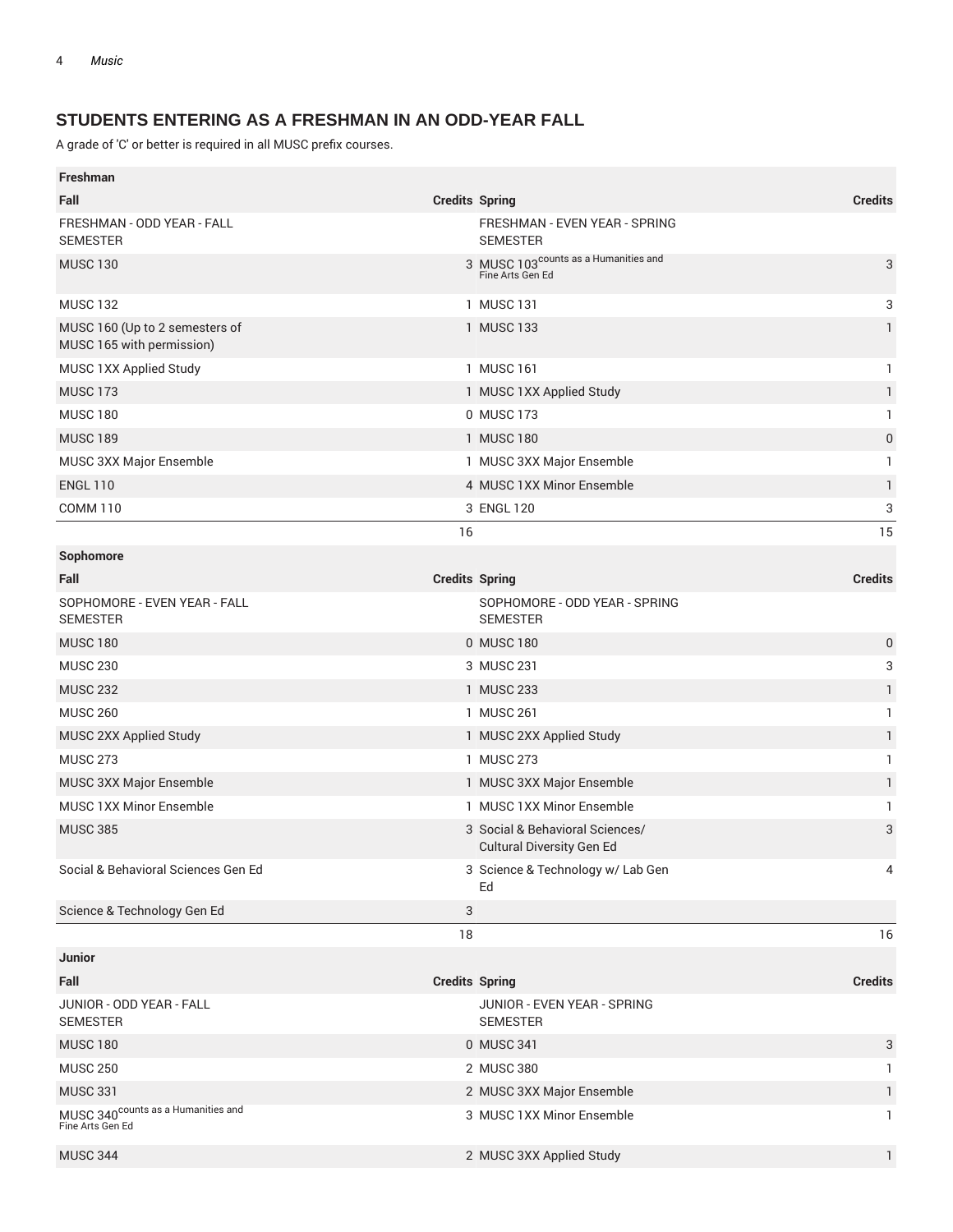| <b>MUSC 3XX Major Ensemble</b>                                                     |                       | 1 MUSC 373 (1 credit of pedagogy)                                                               | 3              |
|------------------------------------------------------------------------------------|-----------------------|-------------------------------------------------------------------------------------------------|----------------|
| MUSC 3XX Applied Study                                                             |                       | 1 Jazz Studies                                                                                  | 1              |
| MUSC 373 <sup>1</sup> credit of pedadogy                                           |                       | 3 MUSC 411 <sup>need 2</sup> courses of Advanced<br>Theory from MUSC 411, MUSC 430, MUSC<br>431 | (3)            |
| <b>Jazz Studies</b>                                                                |                       | 1 ENGL 323 (or any upper division<br>English course approved by advisor)                        | 3              |
| <b>MUSC 441</b>                                                                    | 2                     |                                                                                                 |                |
|                                                                                    | 17                    |                                                                                                 | 14             |
| <b>Senior</b>                                                                      |                       |                                                                                                 |                |
| Fall                                                                               | <b>Credits Spring</b> |                                                                                                 | <b>Credits</b> |
| SENIOR - EVEN YEAR - FALL<br><b>SEMESTER</b>                                       |                       | SENIOR - ODD YEAR - SPRING<br><b>SEMESTER</b>                                                   |                |
| MUSC 3XX Major Ensemble                                                            |                       | 1 MUSC 3XX Major Ensemble                                                                       | 1              |
| Jazz Studies                                                                       |                       | 1 Jazz Studies                                                                                  |                |
| MUSC 431 need 2 courses of Advanced<br>Theory from MUSC 411, MUSC 430, MUSC<br>431 |                       | 3 MUSC 430 <sup>need 2</sup> courses of Advanced<br>Theory from MUSC 411, MUSC 430, MUSC<br>431 | 3              |
| MUSC 4XX Applied Studies                                                           |                       | 1 MUSC 4XX Applied Study                                                                        |                |
| <b>MUSC 473</b>                                                                    |                       | 3 MUSC 473                                                                                      | 3              |
| Science & Technology/Global<br>Perspectives Gen Ed                                 |                       | 3 MUSC 480                                                                                      | 1              |
| Wellness Gen Ed                                                                    |                       | 2 Quantitative Reasoning Gen Ed                                                                 | 3              |
|                                                                                    | 14                    |                                                                                                 | 13             |

## **STUDENTS ENTERING AS A FRESHMAN IN AN EVEN-YEAR FALL**

A grade of 'C' or better is required in all MUSC prefix courses.

| Freshman                                                    |                                                                    |                |
|-------------------------------------------------------------|--------------------------------------------------------------------|----------------|
| Fall                                                        | <b>Credits Spring</b>                                              | <b>Credits</b> |
| FRESHMAN - EVEN YEAR - FALL<br><b>SEMESTER</b>              | MUSC 103 <sup>counts</sup> as a Humanities and<br>Fine Arts Gen Ed | 3              |
| <b>MUSC 130</b>                                             | 3 MUSC 131                                                         | 3              |
| <b>MUSC 132</b>                                             | 1 MUSC 133                                                         |                |
| MUSC 160 (Up to 2 semesters of<br>MUSC 165 with permission) | 1 MUSC 161                                                         |                |
| MUSC 1XX Applied Study                                      | 1 MUSC 1XX Applied Study                                           |                |
| <b>MUSC 173</b>                                             | 1 MUSC 173                                                         |                |
| <b>MUSC 180</b>                                             | 0 MUSC 180                                                         | 0              |
| <b>MUSC 189</b>                                             | 1 MUSC 3XX Major Ensemble                                          |                |
| MUSC 3XX Major Ensemble                                     | 1 ENGL 120                                                         | 3              |
| <b>ENGL 110</b>                                             | 4 Science & Technology Gen Ed                                      | 3              |
| <b>COMM 110</b>                                             | 3                                                                  |                |
|                                                             | 16                                                                 | 17             |

#### **Sophomore**

| Fall                                    | <b>Credits Spring</b>                             | <b>Credits</b> |
|-----------------------------------------|---------------------------------------------------|----------------|
| SOPHOMORE - ODD YEAR - FALL<br>SEMESTER | SOPHOMORE - EVEN YEAR -<br><b>SPRING SEMESTER</b> |                |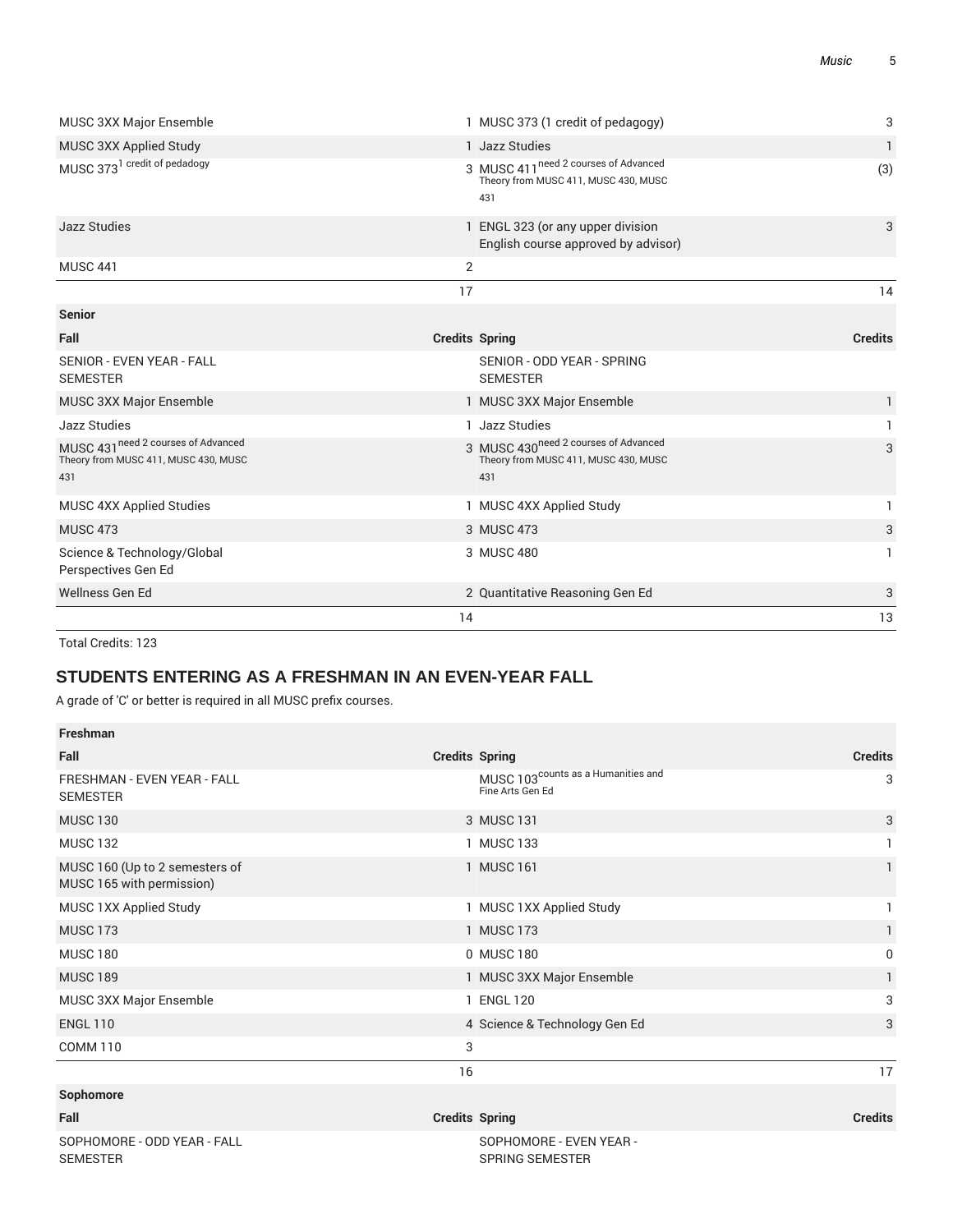#### 6 *Music*

| <b>MUSC 180</b>                                                                    |                       | 0 MUSC 180                                                                                      | $\pmb{0}$      |
|------------------------------------------------------------------------------------|-----------------------|-------------------------------------------------------------------------------------------------|----------------|
| <b>MUSC 230</b>                                                                    |                       | 3 MUSC 231                                                                                      | 3              |
| <b>MUSC 232</b>                                                                    |                       | 1 MUSC 233                                                                                      | 1              |
| <b>MUSC 260</b>                                                                    |                       | 1 MUSC 261                                                                                      | 1              |
| MUSC 2XX Applied Study                                                             |                       | 1 MUSC 2XX Applied Study                                                                        | 1              |
| <b>MUSC 273</b>                                                                    |                       | 1 MUSC 273                                                                                      | 1              |
| MUSC 3XX Major Ensemble                                                            |                       | 1 MUSC 3XX Major Ensemble                                                                       | 1              |
| <b>MUSC 1XX Minor Ensemble</b>                                                     |                       | 1 MUSC 1XX Minor Ensemble                                                                       | 1              |
| <b>MUSC 385</b>                                                                    |                       | 3 Social & Behavioral Sciences/<br><b>Cultural Diversity Gen Ed</b>                             | 3              |
| Social & Behavioral Sciences Gen Ed                                                |                       | 3 Science & Technology w/ Lab Gen<br>Ed                                                         | 4              |
|                                                                                    | 15                    |                                                                                                 | 16             |
| <b>Junior</b>                                                                      |                       |                                                                                                 |                |
| Fall                                                                               | <b>Credits Spring</b> |                                                                                                 | <b>Credits</b> |
| JUNIOR - EVEN YEAR - FALL<br><b>SEMESTER</b>                                       |                       | JUNIOR - ODD YEAR - SPRING<br><b>SEMESTER</b>                                                   |                |
| <b>MUSC 180</b>                                                                    |                       | 0 MUSC 341                                                                                      | 3              |
| <b>MUSC 250</b>                                                                    |                       | 2 MUSC 380                                                                                      | 1              |
| MUSC 340 <sup>counts</sup> as a Humanities and<br>Fine Arts Gen Ed                 |                       | 3 MUSC 3XX Applied Study                                                                        | 1              |
| MUSC 3XX Applied Study                                                             |                       | 1 MUSC 373 (1 credit of pedadogy)                                                               | 3              |
| MUSC 373 <sup>1</sup> credit of pedadogy                                           |                       | 3 MUSC 3XX Major Ensemble                                                                       | 1              |
| MUSC 3XX Major Ensemble                                                            |                       | 1 MUSC 1XX Minor Ensemble                                                                       | 1              |
| <b>MUSC 1XX Minor Ensemble</b>                                                     |                       | 1 Jazz Studies                                                                                  | $\mathbf{1}$   |
| Jazz Studies                                                                       |                       | 1 MUSC 430 <sup>need 2</sup> courses of Advanced<br>Theory from MUSC 411, MUSC 430, MUSC<br>431 | 3              |
| MUSC 431 need 2 courses of Advanced<br>Theory from MUSC 411, MUSC 430, MUSC<br>431 |                       | (3) ENGL 323 (or any upper division<br>English course approved by advisor)                      | 3              |
| Wellness Gen Ed                                                                    | 2                     |                                                                                                 |                |
|                                                                                    | 14                    |                                                                                                 | 17             |
| <b>Senior</b>                                                                      |                       |                                                                                                 |                |
| Fall                                                                               | <b>Credits Spring</b> |                                                                                                 | <b>Credits</b> |
| SENIOR - ODD YEAR - FALL<br><b>SEMESTER</b>                                        |                       | SENIOR - EVEN YEAR - SPRING<br><b>SEMESTER</b>                                                  |                |
| <b>MUSC 331</b>                                                                    |                       | 2 MUSC 3XX Major Ensemble                                                                       | $\mathbf{1}$   |
| <b>MUSC 344</b>                                                                    |                       | 2 MUSC 411 <sup>need 2</sup> courses of Advanced<br>Theory from MUSC 411, MUSC 430, MUSC<br>431 | 3              |
| MUSC 3XX Major Ensemble                                                            |                       | 1 MUSC 4XX Applied Study                                                                        | $\mathbf{1}$   |
| <b>MUSC 441</b>                                                                    |                       | 2 MUSC 473                                                                                      | 3              |
| MUSC 4XX Applied Study                                                             |                       | 1 MUSC 480                                                                                      | 1              |
| <b>MUSC 473</b>                                                                    |                       | 3 Jazz Studies                                                                                  | 1              |
| Jazz Studies                                                                       |                       | 1 Quantitative Reasoning Gen Ed                                                                 | 3              |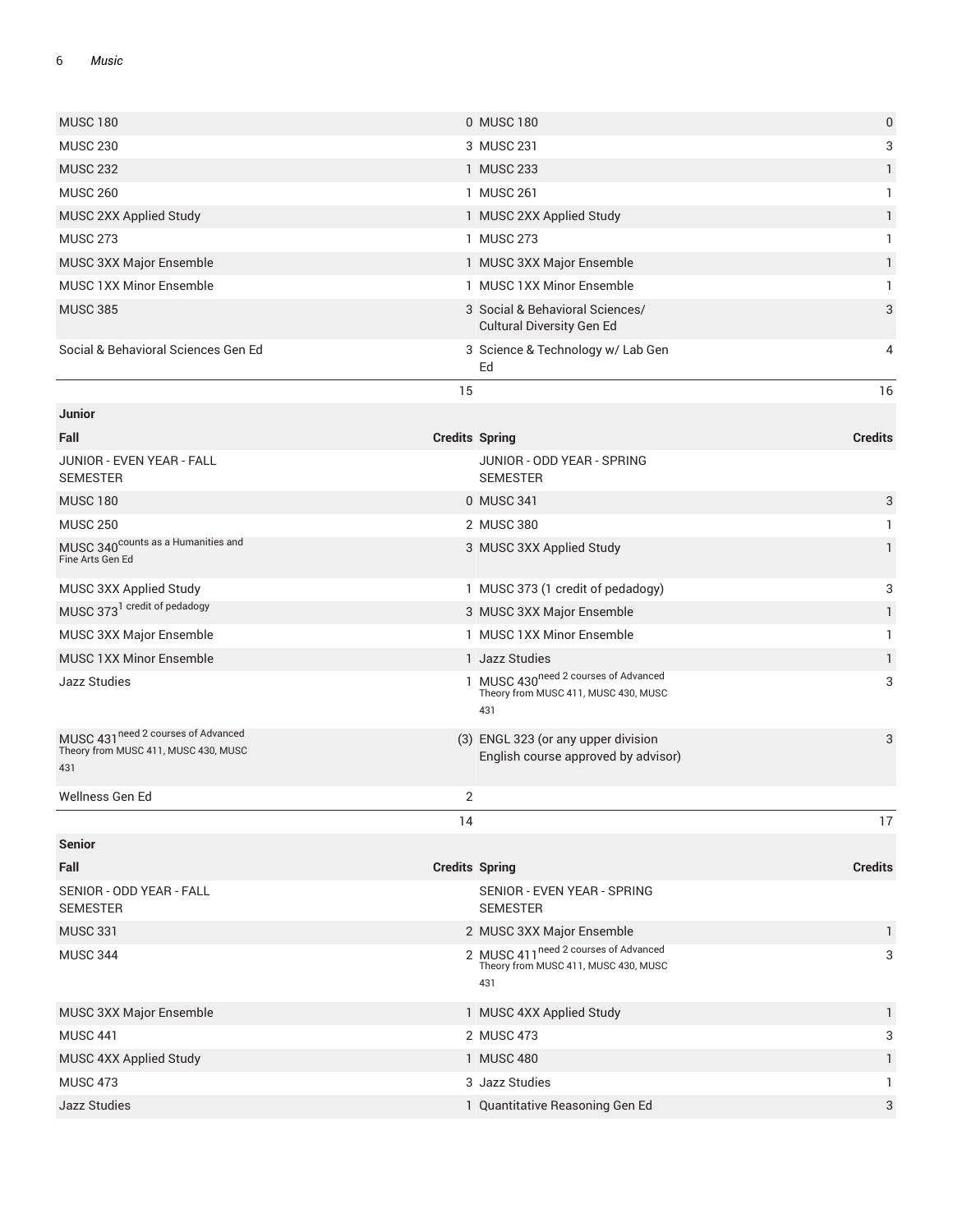|                             | 13 |
|-----------------------------|----|
| Perspectives Gen Ed         |    |
| Science & Technology/Global |    |
|                             |    |

Please note this is a sample plan of study and not an official curriculum. Actual student schedules for each semester will vary depending on start year, education goals, applicable transfer credit, and course availability. Students are encouraged to work with their academic advisor on a regular basis to review degree progress and customize an individual plan of study.

#### **STUDENTS ENTERING AS A FRESHMAN IN AN ODD-YEAR FALL**

| <b>Freshman</b>                                                    |                       |                                                                    |                |
|--------------------------------------------------------------------|-----------------------|--------------------------------------------------------------------|----------------|
| Fall                                                               | <b>Credits Spring</b> |                                                                    | <b>Credits</b> |
| FRESHMAN - ODD YEAR - FALL<br><b>SEMESTER</b>                      |                       | MUSC 103 <sup>counts</sup> as a Humanities and<br>Fine Arts Gen Ed | 3              |
| <b>MUSC 130</b>                                                    |                       | 3 MUSC 131                                                         | 3              |
| <b>MUSC 132</b>                                                    |                       | 1 MUSC 133                                                         | $\mathbf{1}$   |
| <b>MUSC 165</b>                                                    |                       | 1 MUSC 165                                                         | $\mathbf{1}$   |
| <b>MUSC 180</b>                                                    |                       | 0 MUSC 173                                                         | 1              |
| MUSC 189 <sup>1</sup>                                              |                       | 1 MUSC 180                                                         | $\pmb{0}$      |
| <b>ENGL 110</b>                                                    |                       | 4 ENGL 120                                                         | 3              |
| <b>COMM 110</b>                                                    |                       | 3 Quantitative Reasoning Gen Ed                                    | 3              |
| Science & Technology Gen Ed                                        | 3                     |                                                                    |                |
|                                                                    | 16                    |                                                                    | 15             |
| Sophomore                                                          |                       |                                                                    |                |
| Fall                                                               | <b>Credits Spring</b> |                                                                    | <b>Credits</b> |
| SOPHOMORE - EVEN YEAR - FALL<br><b>SEMESTER</b>                    |                       | SOPHOMORE - ODD YEAR - SPRING<br><b>SEMESTER</b>                   |                |
| <b>MUSC 180</b>                                                    |                       | 0 MUSC 180                                                         | $\mathbf 0$    |
| <b>MUSC 230</b>                                                    |                       | 3 MUSC 231                                                         | 3              |
| <b>MUSC 232</b>                                                    |                       | 1 MUSC 233                                                         | $\mathbf{1}$   |
| <b>MUSC 265</b>                                                    |                       | 1 MUSC 265                                                         | $\mathbf{1}$   |
| <b>MUSC 273</b>                                                    |                       | 2 MUSC 273                                                         | $\sqrt{2}$     |
| <b>MUSC 385</b>                                                    |                       | 3 MUSC 3XX Major Ensemble                                          | $\mathbf{1}$   |
| MUSC 3XX Major Ensemble                                            |                       | 1 MUSC 3XX Minor Ensemble                                          | $\mathbf{1}$   |
| MUSC 3XX Minor Ensemble                                            |                       | 1 Social & Behavioral Sciences/<br>Cultural Diversity Gen Ed       | 3              |
| Social & Behavioral Sciences Gen Ed                                |                       | 3 Science & Technology w/ Lab Gen<br>Ed                            | $\overline{4}$ |
|                                                                    | 15                    |                                                                    | 16             |
| <b>Junior</b>                                                      |                       |                                                                    |                |
| Fall                                                               | <b>Credits Spring</b> |                                                                    | <b>Credits</b> |
| JUNIOR - ODD YEAR - FALL<br><b>SEMESTER</b>                        |                       | JUNIOR - EVEN YEAR - SPRING<br><b>SEMESTER</b>                     |                |
| <b>MUSC 180</b>                                                    |                       | 0 MUSC 341                                                         | 3              |
| <b>MUSC 250</b>                                                    |                       | 2 MUSC 365                                                         | $\mathbf{1}$   |
| MUSC 340 <sup>counts</sup> as a Humanities and<br>Fine Arts Gen Ed |                       | 3 MUSC 373                                                         | $\overline{2}$ |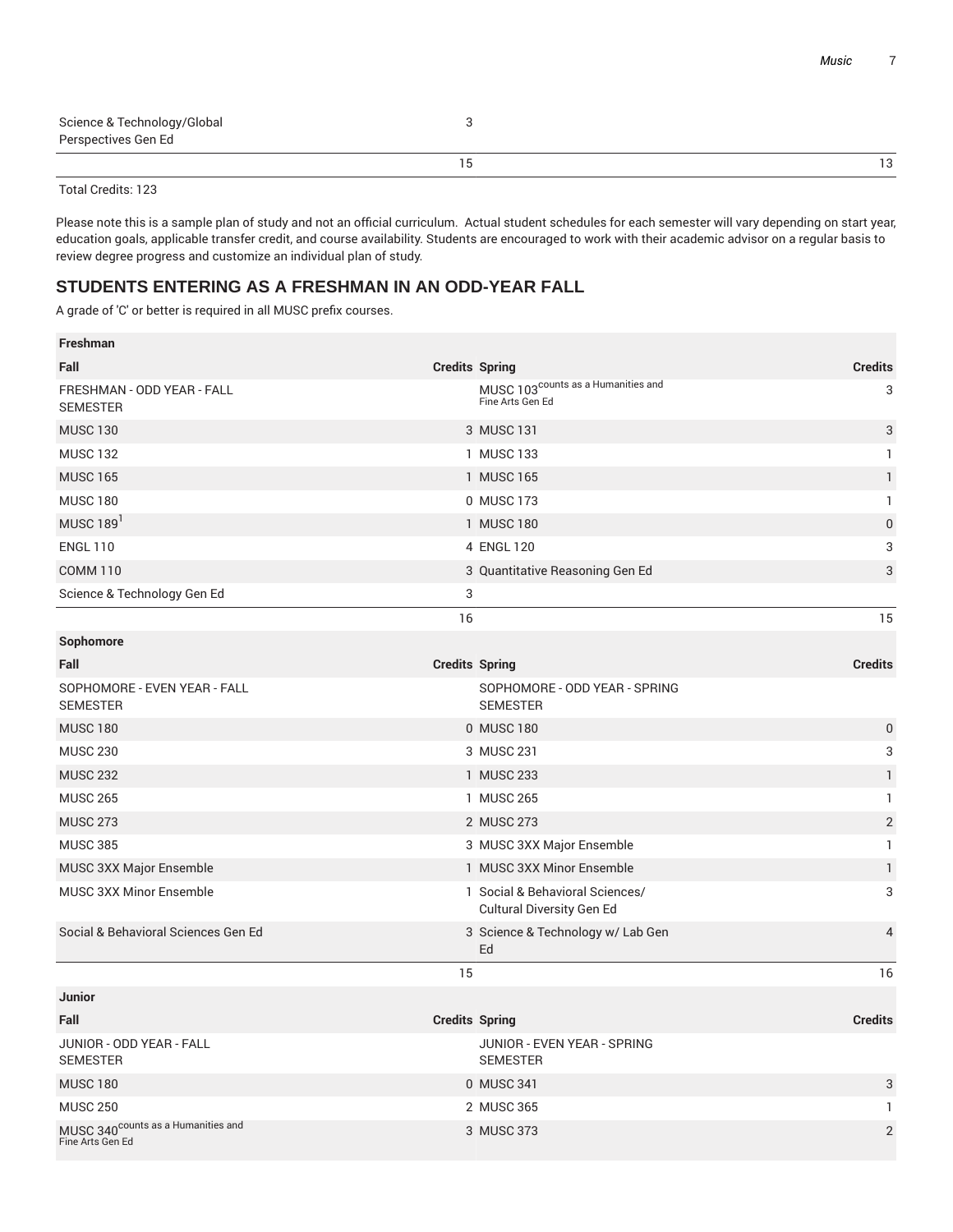| <b>MUSC 365</b>                                                                                                            |                       | 1 MUSC 3XX Major Ensemble                     | 1              |
|----------------------------------------------------------------------------------------------------------------------------|-----------------------|-----------------------------------------------|----------------|
| <b>MUSC 373</b>                                                                                                            |                       | 2 MUSC 3XX Minor Ensemble                     | $\mathbf{1}$   |
|                                                                                                                            |                       |                                               |                |
| MUSC 3XX Major Ensemble                                                                                                    |                       | 1 MUSC 380                                    | 1              |
| <b>MUSC 3XX Minor Ensemble</b>                                                                                             |                       | 1 MUSC 423                                    | $\sqrt{2}$     |
| <b>MUSC 443</b>                                                                                                            |                       | 3 MUSC 411                                    | 3              |
| ENGL 323 (or any upper division<br>English course approved by advisor)                                                     |                       | 3 Jazz Studies                                | $\mathbf{1}$   |
|                                                                                                                            | 16                    |                                               | 15             |
| <b>Senior</b>                                                                                                              |                       |                                               |                |
| Fall                                                                                                                       | <b>Credits Spring</b> |                                               | <b>Credits</b> |
| SENIOR - EVEN YEAR - FALL<br><b>SEMESTER</b>                                                                               |                       | SENIOR - ODD YEAR - SPRING<br><b>SEMESTER</b> |                |
| MUSC 3XX Major Ensemble                                                                                                    |                       | 1 MUSC 3XX Major Ensemble                     | $\mathbf{1}$   |
| <b>MUSC 3XX Minor Ensemble</b>                                                                                             |                       | 1 MUSC 3XX Minor Ensemble                     | 1              |
| <b>MUSC 431</b>                                                                                                            |                       | 3 MUSC 424                                    | $\mathbf{2}$   |
| MUSC 442 (or MUSC 344 Wind Band<br>Literature or MUSC 346 Survey/<br>Vocal Literature or MUSC 441<br>Symphonic Literature) |                       | 2 MUSC 430                                    | 3              |
| <b>MUSC 465</b>                                                                                                            |                       | 1 MUSC 465                                    | $\mathbf{1}$   |
| <b>MUSC 473</b>                                                                                                            |                       | 3 MUSC 473                                    | 3              |
| Science & Technology/Global<br>Perspectives Gen Ed                                                                         |                       | 3 MUSC 480                                    | $\mathbf{1}$   |
| Wellness Gen Ed                                                                                                            |                       | 2 Jazz Studies                                | 1              |
|                                                                                                                            | 16                    |                                               | 13             |

 $1 - 1$  MUSC 189 is only required for first-time, first-year students. A first-time, first-year student is defined as a student who has not yet completed a college course as a college student. Students that are not first-time, first-year students that either transfer into the university or change their major are not required to take MUSC 189.

\* Music majors may not declare a music minor.

#### **STUDENTS ENTERING AS A FRESHMAN IN AN EVEN-YEAR FALL**

| Freshman                                       |                                                                    |                |
|------------------------------------------------|--------------------------------------------------------------------|----------------|
| Fall                                           | <b>Credits Spring</b>                                              | <b>Credits</b> |
| FRESHMAN - EVEN YEAR - FALL<br><b>SEMESTER</b> | MUSC 103 <sup>counts</sup> as a Humanities and<br>Fine Arts Gen Ed | 3              |
| <b>MUSC 130</b>                                | 3 MUSC 131                                                         | 3              |
| <b>MUSC 132</b>                                | 1 MUSC 133                                                         |                |
| <b>MUSC 165</b>                                | 1 MUSC 165                                                         | 1              |
| <b>MUSC 180</b>                                | 0 MUSC 173                                                         |                |
| MUSC 189 <sup>1</sup>                          | 1 MUSC 180                                                         | $\mathbf{0}$   |
| <b>ENGL 110</b>                                | 4 ENGL 120                                                         | 3              |
| <b>COMM 110</b>                                | 3 Quantitative Reasoning Gen Ed                                    | 3              |
| Science & Technology Gen Ed                    | 3                                                                  |                |
|                                                | 16                                                                 | 15             |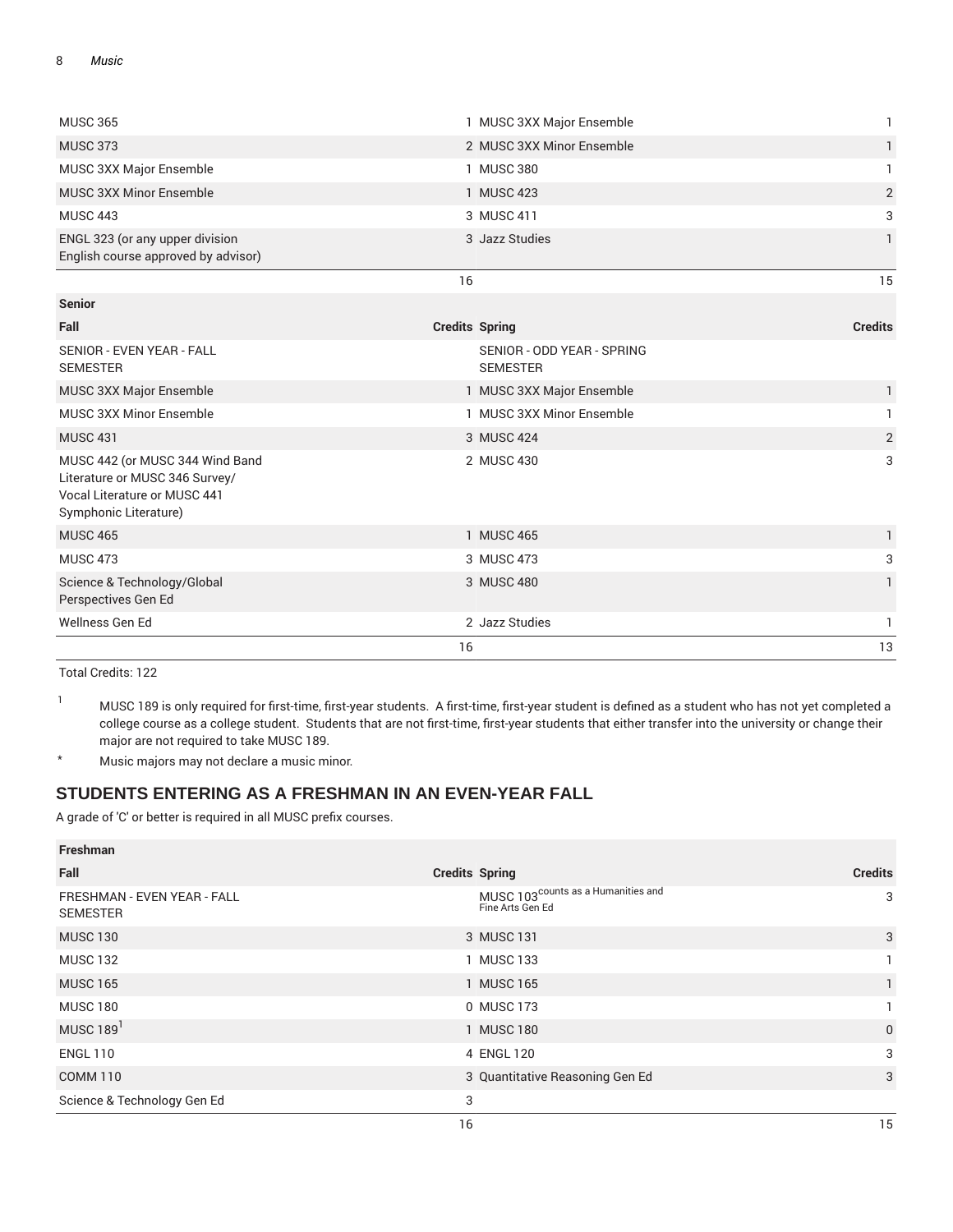| Sophomore                                      |                                                   |                |
|------------------------------------------------|---------------------------------------------------|----------------|
| Fall                                           | <b>Credits Spring</b>                             | <b>Credits</b> |
| SOPHOMORE - ODD YEAR - FALL<br><b>SEMESTER</b> | SOPHOMORE - EVEN YEAR -<br><b>SPRING SEMESTER</b> |                |
| <b>MUSC 180</b>                                | 0 MUSC 180                                        | $\mathbf 0$    |
| <b>MUSC 230</b>                                | 3 MUSC 231                                        | 3              |
| <b>MUSC 232</b>                                | 1 MUSC 233                                        |                |
| <b>MUSC 265</b>                                | <b>MUSC 265</b>                                   |                |
| <b>MUSC 273</b>                                | 2 MUSC 273                                        | $\overline{2}$ |
| MUSC 3XX Major Ensemble                        | 1 MUSC 3XX Major Ensemble                         |                |
| MUSC 3XX Minor Ensemble                        | 1 MUSC 3XX Minor Ensemble                         | 1              |
| <b>MUSC 385</b>                                | 3 MUSC 423                                        | $\overline{2}$ |
| Social & Behavioral Sciences Gen Ed            | 3 Science & Technology w/ Lab Gen<br>Ed           | $\overline{4}$ |
|                                                | 15                                                | 15             |
| <b>Junior</b>                                  |                                                   |                |

| <b>Credits Spring</b>                         | <b>Credits</b> |
|-----------------------------------------------|----------------|
| JUNIOR - ODD YEAR - SPRING<br><b>SEMESTER</b> |                |
| 0 MUSC 341                                    | 3              |
| 2 MUSC 365                                    |                |
| 3 MUSC 373                                    | 2              |
| MUSC 380                                      |                |
| 2 MUSC 3XX Major Ensemble                     |                |
| 1 MUSC 3XX Minor Ensemble                     |                |
| 1 MUSC 424                                    | 2              |
| 3 MUSC 430                                    | 3              |
| 2 Jazz Studies                                |                |
|                                               |                |
|                                               |                |

| <b>Senior</b>                                                          |                                                                     |                |
|------------------------------------------------------------------------|---------------------------------------------------------------------|----------------|
| Fall                                                                   | <b>Credits Spring</b>                                               | <b>Credits</b> |
| SENIOR - ODD YEAR - FALL<br><b>SEMESTER</b>                            | SENIOR - EVEN YEAR - SPRING<br><b>SEMESTER</b>                      |                |
| <b>MUSC 3XX Major Ensemble</b>                                         | 1 MUSC 411                                                          | 3              |
| <b>MUSC 3XX Minor Ensemble</b>                                         | 1 MUSC 3XX Major Ensemble                                           |                |
| <b>MUSC 443</b>                                                        | 3 MUSC 3XX Minor Ensemble                                           |                |
| <b>MUSC 465</b>                                                        | <b>MUSC 465</b>                                                     |                |
| <b>MUSC 473</b>                                                        | 3 MUSC 473                                                          | 3              |
| ENGL 323 (or any upper division<br>English course approved by advisor) | 3 MUSC 480                                                          |                |
| Wellness Gen Ed                                                        | 2 Social & Behavioral Sciences/<br><b>Cultural Diversity Gen Ed</b> | 3              |

 $16$  and  $15$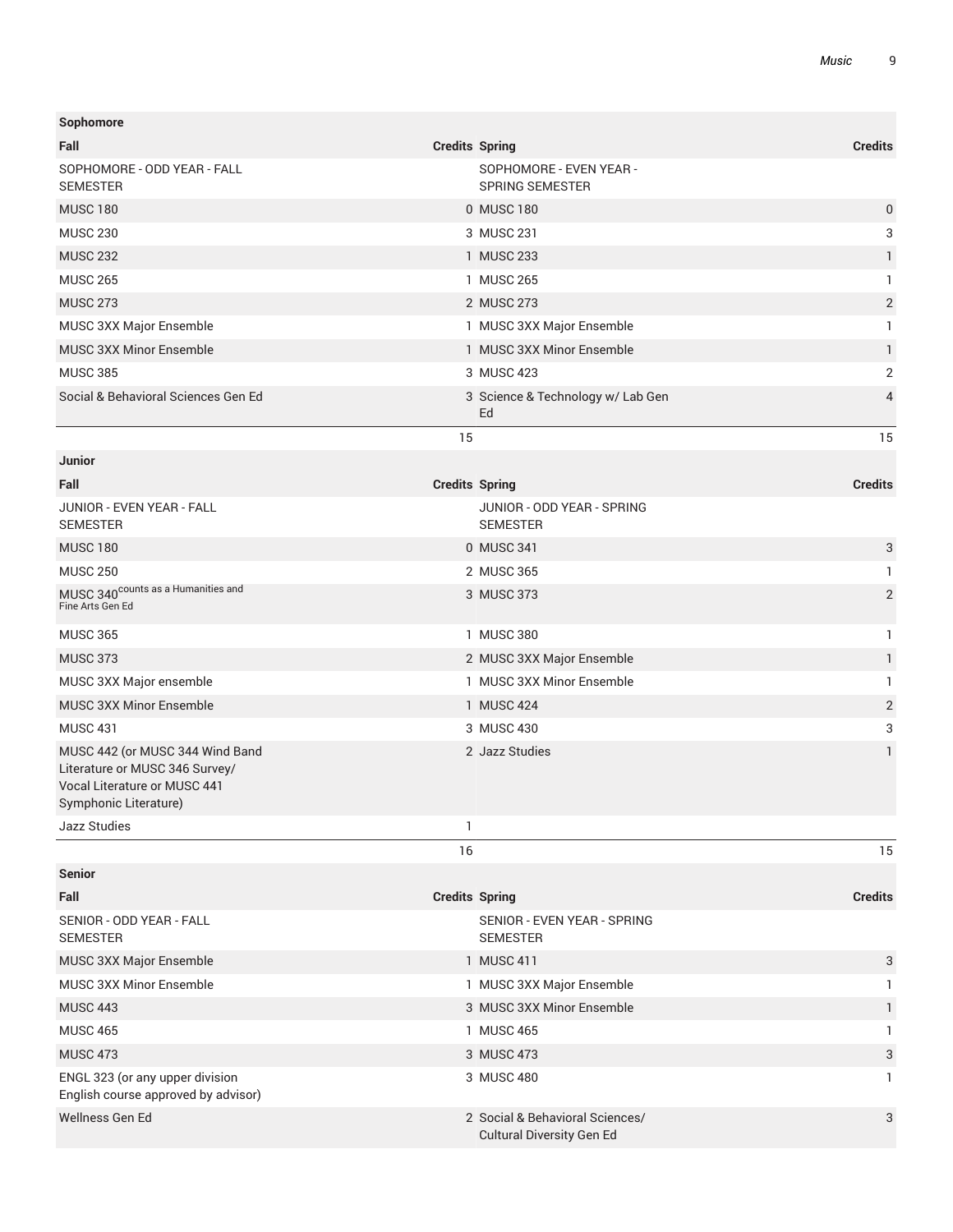| Science & Technology/Global<br>Perspectives Gen Ed |    |
|----------------------------------------------------|----|
|                                                    | 13 |

- <sup>1</sup> MUSC 189 is only required for first-time, first-year students. A first-time, first-year student is defined as a student who has not yet completed a college course as a college student. Students that are not first-time, first-year students that either transfer into the university or change their major are not required to take MUSC 189.
- \* Music majors may not declare a music minor.

Please note this is a sample plan of study and not an official curriculum. Actual student schedules for each semester will vary depending on start year, education goals, applicable transfer credit, and course availability. Students are encouraged to work with their academic advisor on a regular basis to review degree progress and customize an individual plan of study.

#### **FOR FRESHMAN ENROLLING FOR THE FIRST TIME IN ODD-YEAR FALL**

| Freshman                                                    |                                                                      |                |
|-------------------------------------------------------------|----------------------------------------------------------------------|----------------|
| Fall                                                        | <b>Credits Spring</b>                                                | <b>Credits</b> |
| FRESHMAN - ODD YEAR - FALL<br><b>SEMESTER</b>               | FRESHMAN - EVEN YEAR - SPRING<br><b>SEMESTER</b>                     |                |
| <b>MUSC 130</b>                                             | 3 MUSC 103 <sup>counts</sup> as a Humanities and<br>Fine Arts Gen Ed | 3              |
| <b>MUSC 132</b>                                             | 1 MUSC 131                                                           | 3              |
| MUSC 160 (Up to 2 semesters of<br>MUSC 165 with permission) | 1 MUSC 133                                                           | $\mathbf{1}$   |
| <b>MUSC 167</b>                                             | 1 MUSC 161                                                           | $\mathbf{1}$   |
| <b>MUSC 174</b>                                             | 1 MUSC 167                                                           | $\mathbf{1}$   |
| <b>MUSC 180</b>                                             | 0 MUSC 173                                                           | $\mathbf{1}$   |
| MUSC $1891$                                                 | 1 MUSC 175                                                           | 1              |
| MUSC 3XX Major Ensemble                                     | 1 MUSC 180                                                           | $\pmb{0}$      |
| <b>ENGL 110</b>                                             | 4 MUSC 3XX Major Ensemble                                            | 1              |
| <b>COMM 110</b>                                             | 3 ENGL 120                                                           | 3              |
|                                                             |                                                                      |                |
|                                                             | Quantitative Reasoning Gen Ed                                        | 3              |
|                                                             | 16                                                                   | 18             |
| Sophomore                                                   |                                                                      |                |
| Fall                                                        | <b>Credits Spring</b>                                                | <b>Credits</b> |
| SOPHOMORE - EVEN YEAR - FALL<br><b>SEMESTER</b>             | SOPHOMORE - ODD YEAR - SPRING<br><b>SEMESTER</b>                     |                |
| <b>MUSC 180</b>                                             | 0 MUSC 180                                                           | $\pmb{0}$      |
| <b>MUSC 230</b>                                             | 3 MUSC 231                                                           | 3              |
| <b>MUSC 232</b>                                             | 1 MUSC 233                                                           | 1              |
| <b>MUSC 260</b>                                             | 1 MUSC 261                                                           | $\mathbf{1}$   |
| <b>MUSC 267</b>                                             | 1 MUSC 267                                                           | $\mathbf{1}$   |
| <b>MUSC 273</b>                                             | 1 MUSC 273                                                           | $\overline{2}$ |
| <b>MUSC 385</b>                                             | 3 MUSC 3XX Major Ensemble                                            | 1              |
| MUSC 3XX Major Ensemble                                     | 1 Social & Behavioral Sciences/<br><b>Cultural Diversity Gen Ed</b>  | 3              |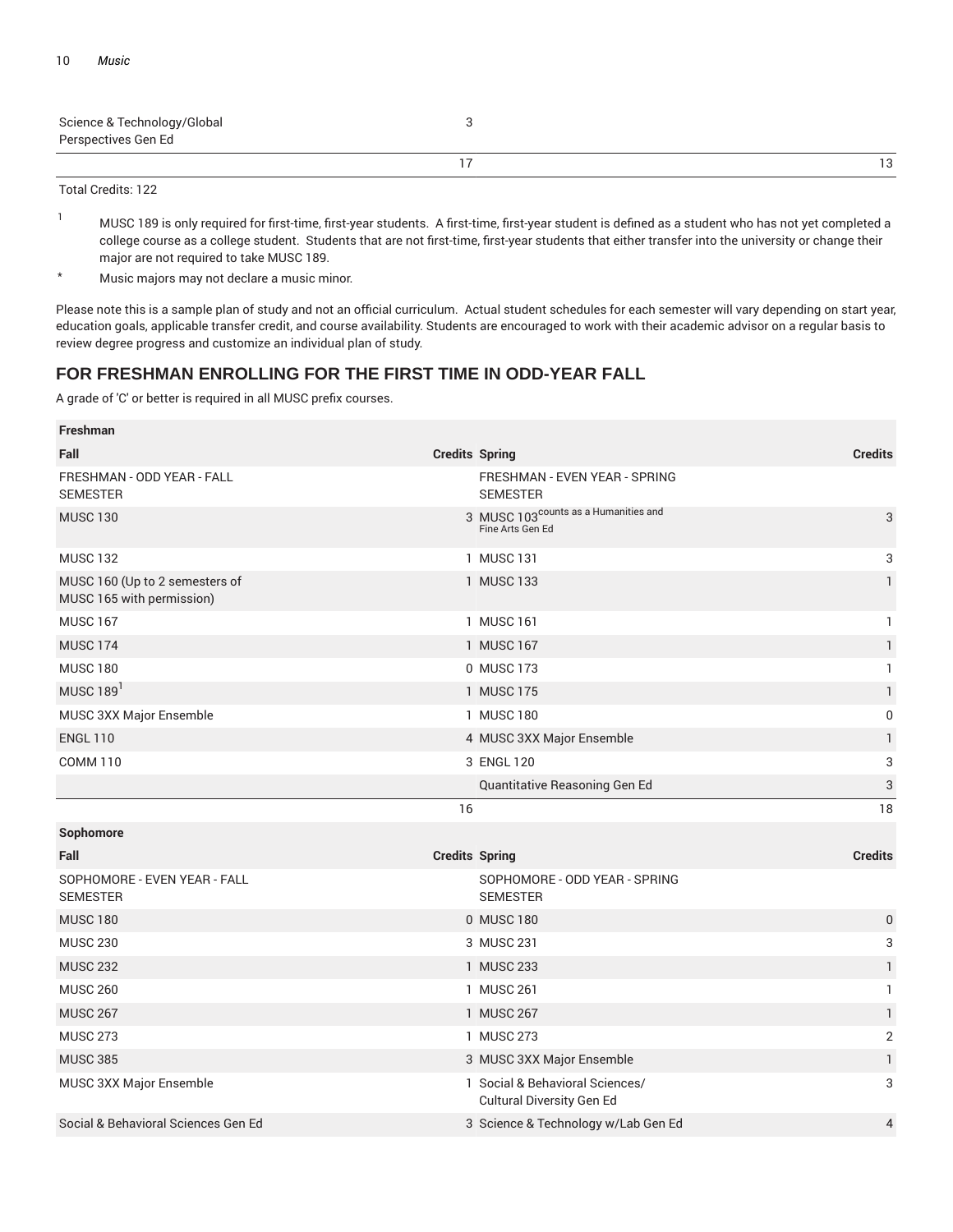| Wellness Gen Ed                             | っ                                              |                |
|---------------------------------------------|------------------------------------------------|----------------|
|                                             | 16                                             | 16             |
| <b>Junior</b>                               |                                                |                |
| Fall                                        | <b>Credits Spring</b>                          | <b>Credits</b> |
| JUNIOR - ODD YEAR - FALL<br><b>SEMESTER</b> | JUNIOR - EVEN YEAR - SPRING<br><b>SEMESTER</b> |                |
| <b>MUSC 180</b>                             | 0 MUSC 341                                     | 3              |

| <b>MUSC 250</b>                                                        | 2 MUSC 350                                                                                      | 2 |
|------------------------------------------------------------------------|-------------------------------------------------------------------------------------------------|---|
| MUSC 340 <sup>counts</sup> as a Humanities and<br>Fine Arts Gen Ed     | 3 MUSC 367                                                                                      |   |
| <b>MUSC 349</b>                                                        | 2 MUSC 373                                                                                      | 2 |
| <b>MUSC 367</b>                                                        | 1 MUSC 3XX Major Ensemble                                                                       |   |
| <b>MUSC 373</b>                                                        | 2 MUSC 3XX Minor Ensemble                                                                       |   |
| <b>MUSC 3XX Major Ensemble</b>                                         | 1 MUSC 380                                                                                      |   |
| <b>MUSC 3XX Minor Ensemble</b>                                         | 1 MUSC 411 <sup>need 2</sup> courses of Advanced<br>Theory from MUSC 411, MUSC 430, MUSC<br>431 | 3 |
| FREN 101 (or German I)                                                 | 4 FREN 102 (or German II)                                                                       | 4 |
| ENGL 323 (or any upper division<br>English course approved by advisor) | 3                                                                                               |   |

19 18

| <b>Senior</b>                                                                                                        |                                                                                                 |                |
|----------------------------------------------------------------------------------------------------------------------|-------------------------------------------------------------------------------------------------|----------------|
| Fall                                                                                                                 | <b>Credits Spring</b>                                                                           | <b>Credits</b> |
| <b>SENIOR - EVEN YEAR - FALL</b><br><b>SEMESTER</b>                                                                  | SENIOR - ODD YEAR - SPRING<br><b>SEMESTER</b>                                                   |                |
| MUSC 3XX Major Ensemble                                                                                              | 1 MUSC 346                                                                                      | $\overline{2}$ |
| <b>MUSC 3XX Minor Ensemble</b>                                                                                       | 1 MUSC 3XX Major Ensemble                                                                       |                |
| MUSC 431 need 2 courses of Advanced<br>Theory from MUSC 411, MUSC 430, MUSC<br>431                                   | 3 MUSC 3XX Minor Ensemble                                                                       |                |
| <b>MUSC 442</b>                                                                                                      | 2 MUSC 430 <sup>need 2</sup> courses of Advanced<br>Theory from MUSC 411, MUSC 430, MUSC<br>431 | (3)            |
| <b>MUSC 467</b>                                                                                                      | 1 MUSC 467                                                                                      | 1              |
| MUSC 473 (Students may take<br>THEA 268 Acting the Song I instead<br>of 3 credits of Supplementary<br>Applied Study) | 3 MUSC 473                                                                                      | 3              |
| GERM 101 (or French I)                                                                                               | 4 MUSC 480                                                                                      | 1              |
| Science & Technology/Global<br>Perspectives Gen Ed                                                                   | 3 GERM 102 (or French II)                                                                       | 4              |
|                                                                                                                      | Science & Technology Gen Ed                                                                     | 3              |
|                                                                                                                      | 18                                                                                              | 16             |

Total Credits: 137

\* Music majors may not declare a music minor.

<sup>&</sup>lt;sup>1</sup> MUSC 189 is only required for first-time, first-year students. A first-time, first-year student is defined as a student who has not yet completed a college course as a college student. Students that are not first-time, first-year students that either transfer into the university or change their major are not required to take MUSC 189.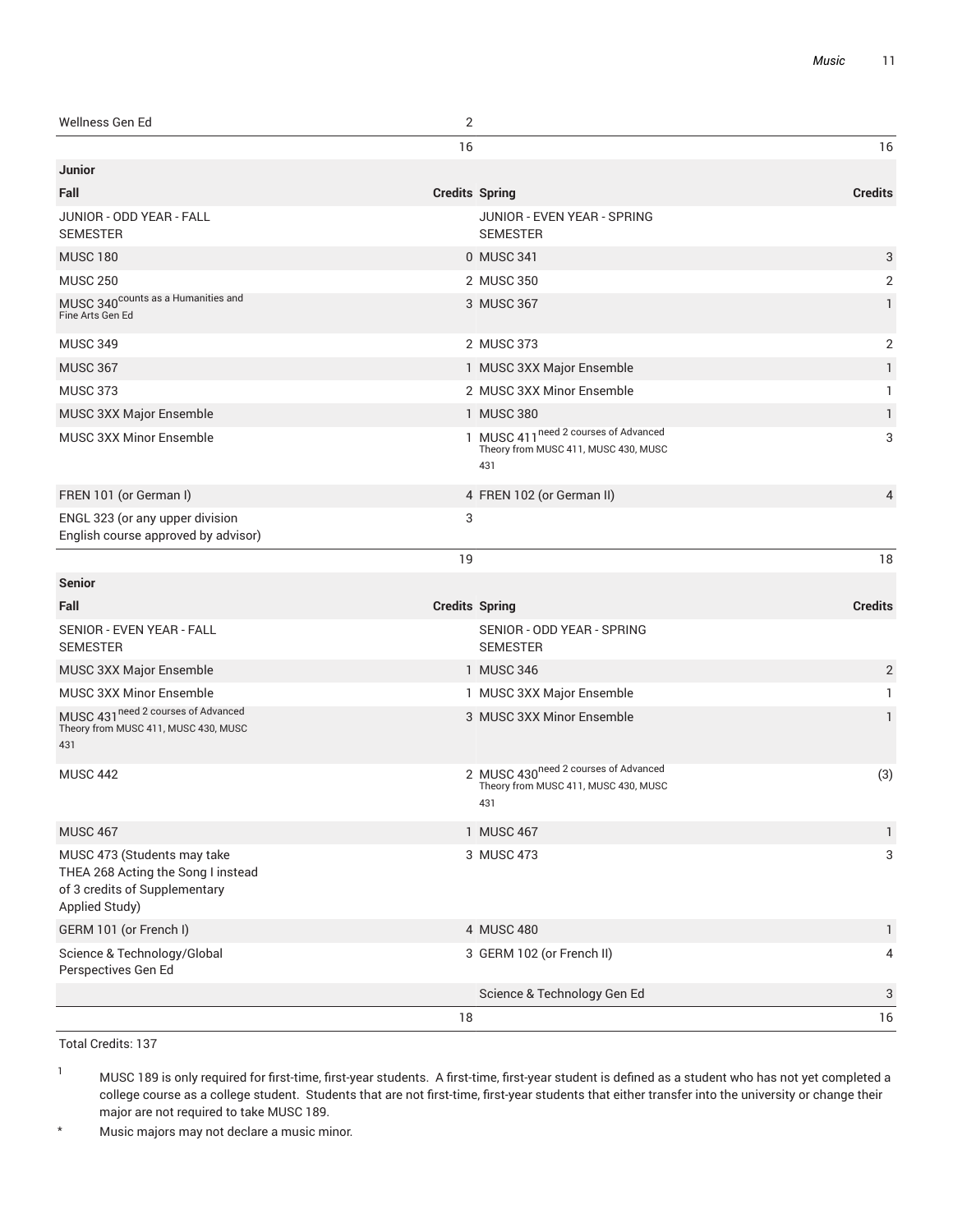## **FOR FRESHMAN ENROLLING FOR THE FIRST TIME IN AN EVEN-YEAR FALL**

| <b>Freshman</b>                                    |                       |                                                    |                           |
|----------------------------------------------------|-----------------------|----------------------------------------------------|---------------------------|
| Fall                                               | <b>Credits Spring</b> |                                                    | <b>Credits</b>            |
| FRESHMAN - EVEN YEAR - FALL<br><b>SEMSTER</b>      |                       | FRESHAMN - ODD YEAR - SPRING<br><b>SEMESTER</b>    |                           |
| <b>MUSC 130</b>                                    |                       | 3 MUSC 103                                         | 3                         |
| <b>MUSC 132</b>                                    |                       | 1 MUSC 131                                         | 3                         |
| <b>MUSC 160</b>                                    |                       | 1 MUSC 133                                         | $\mathbf{1}$              |
| <b>MUSC 167</b>                                    |                       | 1 MUSC 161                                         | $\mathbf{1}$              |
| <b>MUSC 174</b>                                    |                       | 1 MUSC 167                                         | $\mathbf{1}$              |
| <b>MUSC 180</b>                                    |                       | 0 MUSC 173                                         | $\mathbf{1}$              |
| <b>MUSC 189</b>                                    |                       | 1 MUSC 175                                         | $\mathbf{1}$              |
| MUSC 3XX Major Ensemble                            |                       | 1 MUSC 180                                         | 0                         |
| <b>ENGL 110</b>                                    |                       | 4 MUSC 3XX Major Ensemble                          | $\mathbf{1}$              |
| <b>COMM 110</b>                                    |                       | 3 ENGL 120                                         | 3                         |
|                                                    |                       | Quantitative Reasoning Gen Ed                      | $\ensuremath{\mathsf{3}}$ |
|                                                    | 16                    |                                                    | 18                        |
| Sophomore                                          |                       |                                                    |                           |
| Fall                                               | <b>Credits Spring</b> |                                                    | <b>Credits</b>            |
| SOPHOMORE - ODD YEAR - FALL<br><b>SEMESTER</b>     |                       | SOPHOMORE - EVEN YEAR -<br><b>SPRING SEMESTER</b>  |                           |
| <b>MUSC 180</b>                                    |                       | 0 MUSC 180                                         | $\pmb{0}$                 |
| <b>MUSC 230</b>                                    |                       | 3 MUSC 231                                         | 3                         |
| <b>MUSC 232</b>                                    |                       | 1 MUSC 233                                         | $\mathbf{1}$              |
| <b>MUSC 260</b>                                    |                       | 1 MUSC 261                                         | 1                         |
| <b>MUSC 267</b>                                    |                       | 1 MUSC 267                                         | $\mathbf{1}$              |
| <b>MUSC 273</b>                                    |                       | 1 MUSC 273                                         | $\mathbf 2$               |
| <b>MUSC 385</b>                                    |                       | 3 MUSC 3XX Major Ensemble                          | $\mathbf{1}$              |
| MUSC 3XX Major Ensemble                            |                       | 1 Social & Behavioral/Cultural<br>Diversity Gen Ed | 3                         |
| Social & Behavioral Gen Ed                         |                       | 3 Science & Technology w/ Lab Gen<br>Ed            | 4                         |
| Science & Technology/Global<br>Perspectives Gen Ed | 3                     |                                                    |                           |
| Wellness Gen Ed                                    | 2                     |                                                    |                           |
|                                                    | 19                    |                                                    | 16                        |
| Junior                                             |                       |                                                    |                           |
| Fall                                               | <b>Credits Spring</b> |                                                    | <b>Credits</b>            |
| JUNIOR - EVEN YEAR - FALL<br><b>SEMESTER</b>       |                       | JUNIOR - ODD YEAR - SPRING<br><b>SEMESTER</b>      |                           |
| <b>MUSC 180</b>                                    |                       | 0 MUSC 341                                         | $\sqrt{3}$                |
| <b>MUSC 250</b>                                    |                       | 2 MUSC 346                                         | 2                         |
| <b>MUSC 340</b>                                    |                       | 3 MUSC 367                                         | $\mathbf{1}$              |
| <b>MUSC 367</b>                                    |                       | 1 MUSC 373                                         | 2                         |
| <b>MUSC 373</b>                                    |                       | 2 MUSC 3XX Major Ensemble                          | $\mathbf{1}$              |